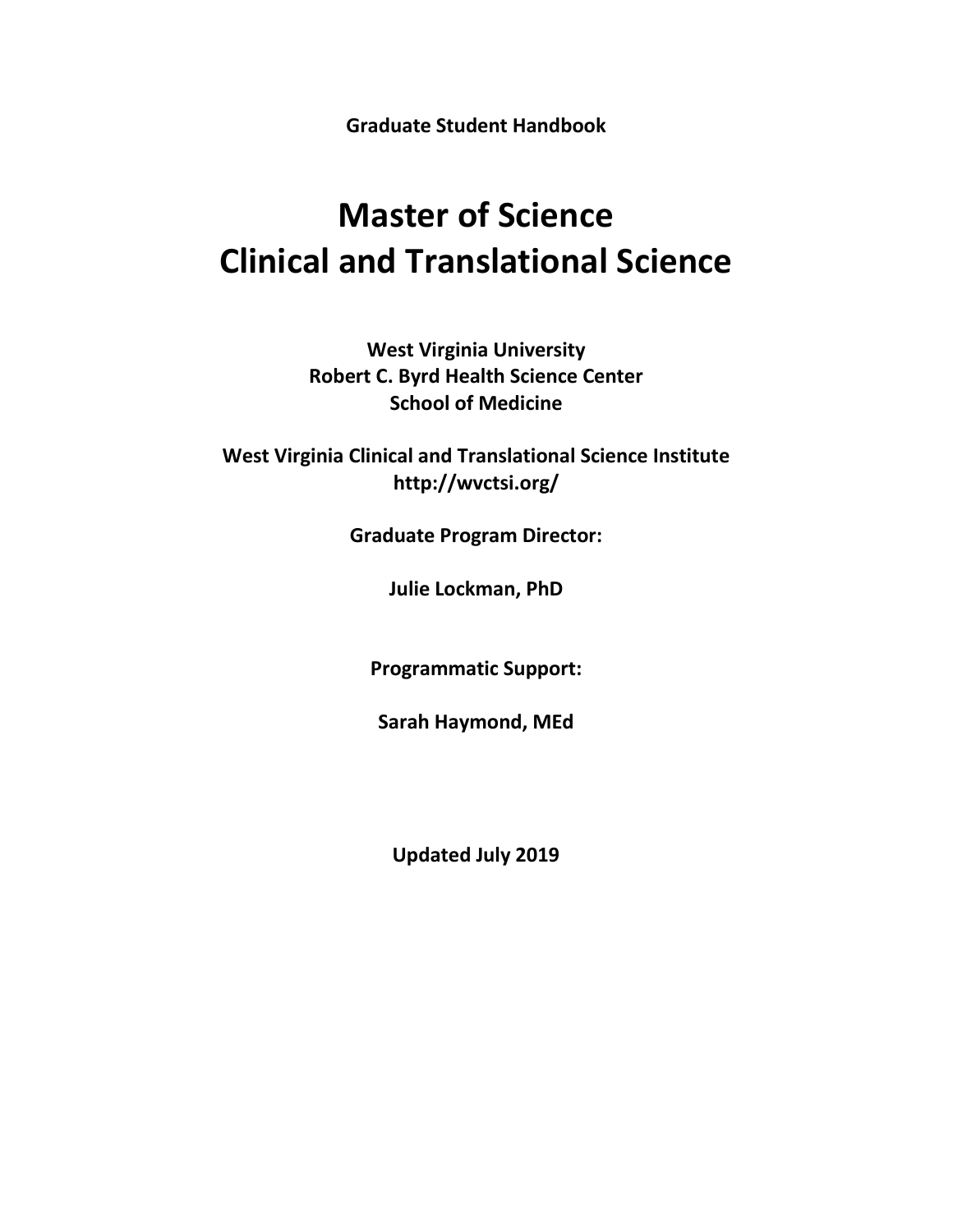## **TABLE OF CONTENTS**

|                                                        | Page |
|--------------------------------------------------------|------|
| I. GOALS AND OBJECTIVES OF THE PROGRAM                 | 3    |
| II. ADMISSION INTO THE M.S. PROGRAM                    | 3    |
| A. Traditional Admissions                              | 3    |
| B. Stipend and Tuition Support                         | 4    |
| III. PROGRAM ACTIVITIES                                | 4    |
| A. Core Coursework                                     | 5    |
| <b>B.</b> Research Credits                             | 8    |
| C. Seminars                                            | 11   |
| D. Training in Ethics                                  | 11   |
| IV. ADVISORY COMMITTEE                                 | 11   |
| A. Selection of the Committee                          | 11   |
| B. Schedule for Committee Meetings                     | 12   |
| V. ACADEMIC AND PROFESSIONAL STANDARDS                 | 12   |
| A. Communication                                       | 12   |
| B. Web-Based Course Platforms                          | 13   |
| C. Grades                                              | 13   |
| D. Student Code of Academic and Professional Integrity | 13   |
| E. Evaluation of Student's Progress                    | 15   |
| C.1. GP-CAPS Membership                                | 15   |
| C.2. Student Review and Appeals Policy                 | 16   |
| VI. VACATIONS, SICK LEAVE, AND WORK SCHEDULES          | 16   |
| VII. COMPLETION OF THE DEGREE                          | 16   |
| A. Defense of grant proposal                           | 16   |
| B. Timetable for completion                            | 16   |
| <b>VIII. Useful Resources</b>                          | 17   |
|                                                        |      |
| Signature Sheet                                        | 18   |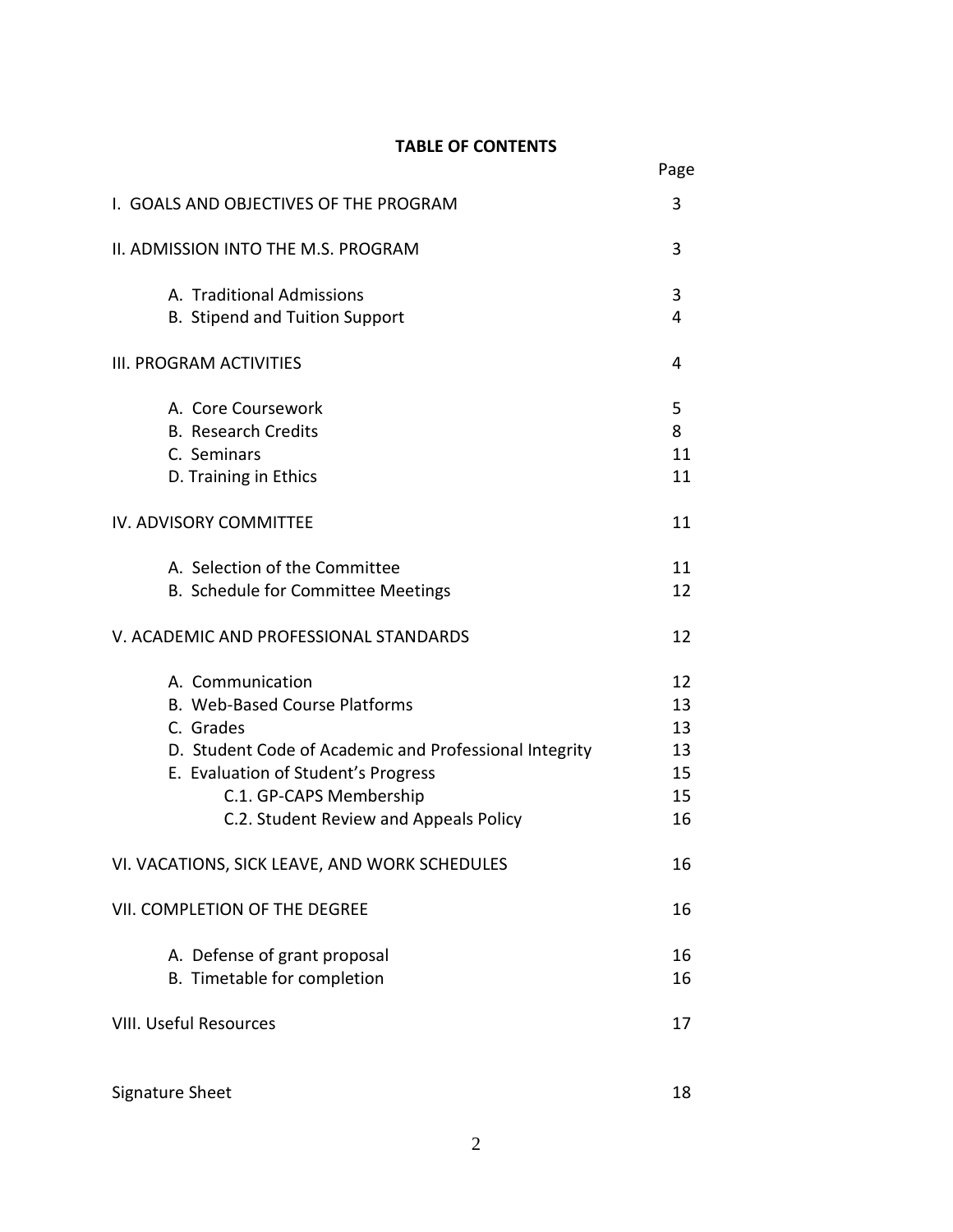#### I. **GOALS AND OBJECTIVES OF THE PROGRAM**

The M.S. program in Clinical and Translational Science (CTS) provides a strong foundation in clinical and translational science to assist students in achieving their occupational objective. This program provides the student mentored research training with required and elective courses that complement research needs and interests of the student. The degree emphasizes a research project(s) that can be clinical and/or translational to fully engage students in the research process from concept and project development through preparation and submission of a proposal for external funding. The degree culminates with a written grant proposal defended orally to three graduate faculty members.

#### Students will:

- Apply theories, methodologies, and knowledge to address questions in specific clinical and/or translational science
- Design and conduct research in clinical and/or translational science
- Engage with other students, faculty, and mentors to demonstrate teamwork
- Develop scientific writing skills and knowledge to develop a grant proposal

To achieve these objectives, the proposed coursework provides core foundation knowledge common to first-year curricula in clinical and translational Ph.D. programs. In addition, the M.S. program provides research training and preparation that can assist the new or early-stage investigator in organizing a research team for present and future collaborations. Submission of a grant proposal is a requirement for regular status as a graduate faculty member and having grant funding enhances one's portfolio in a research environment of the academic institution.

In addition to the information contained in this handbook, the student is urged to also consult the current Graduate School Catalog for additional information regarding the requirements of the Graduate Council at West Virginia University.

## **II. ADMISSION INTO THE M.S. PROGRAM**

#### **A. Traditional admissions**

The M.S. in Clinical and Translational Science is targeted to faculty, medical residents, fellows, clinicians, and scientists with health-related professional degrees, those seeking a dual degree (such as MD/MS or PhD/MS), or health professional students. Prospective students must have an earned bachelor's degree from an accredited university with an overall GPA of at least 3.0.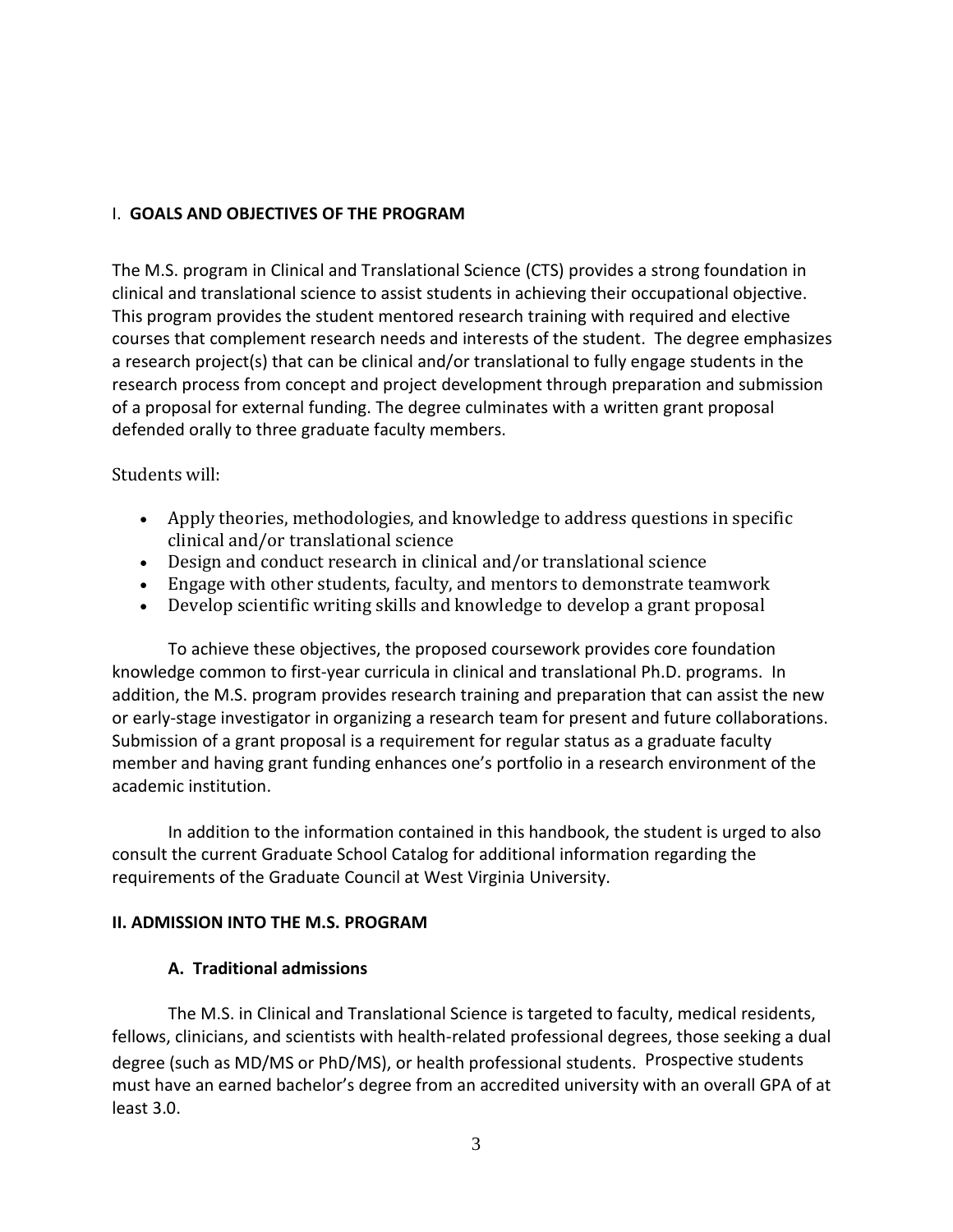Applicants must complete the WVU Graduate Admissions (Hobson's) online application and submit the following:

- 1. official transcripts from all undergraduate and graduate institutions attended
- 2. official GRE scores (waived for individuals with MCAT and/or USMLE step 2 scores)
- 3. TOEFL scores, if applicable (may be waived in some circumstances)
- 4. personal statement outlining past accomplishments (with an emphasis on research, future research interests, and a clear career vision of how becoming a clinical/translational researcher is part of a long-term career plan) and a list of potential research mentors
- 5. three letters of recommendation that evaluate potential as a clinician scientist
- 6. a Curriculum Vitae or resume
- 7. For faculty applicants, a support letter from the Department Chairperson is required stating how research activities integrate with other responsibilities
- 8. For clinicians, support letter from the Department Chairperson, Division Head or Program Director (if applicable) are required.

Under certain circumstances, the admissions committee may waive the GPA requirement allowing admission to the program with Provisional status. A list of provisions will be outlined that must be met for a student to achieve Regular graduate status which is required to complete the program.

Applicants will be evaluated for acceptance into this program by an Admissions Committee and admission occurs for entry in fall, spring and summer semesters.

## **B. Stipend and tuition support**

Stipend support for M.S. in CTS students is not provided by the office of Research and Graduate Education or WVCTSI. The faculty mentor may choose to provide stipend or project support.

West Virginia University full-time faculty and staff who have regular full-time appointments, qualify for benefits, and are admitted to a WVU graduate of first professional program are eligible for Employee Graduate Tuition Waivers of a maximum of 6 credit hours per semester. More information can be found at: [https://graduateeducation.wvu.edu/funding-and](https://graduateeducation.wvu.edu/funding-and-cost/tuition-waivers/graduate-employee-tuition-waivers)[cost/tuition-waivers/graduate-employee-tuition-waivers](https://graduateeducation.wvu.edu/funding-and-cost/tuition-waivers/graduate-employee-tuition-waivers)

## **III. PROGRAM ACTIVITIES**

At the time of entry, students will complete an individual development plan (IDP) that will be used to guide their professional development. The student will review the IDP with the Program Director and discuss relevant coursework and activities outlining a Plan of Study. The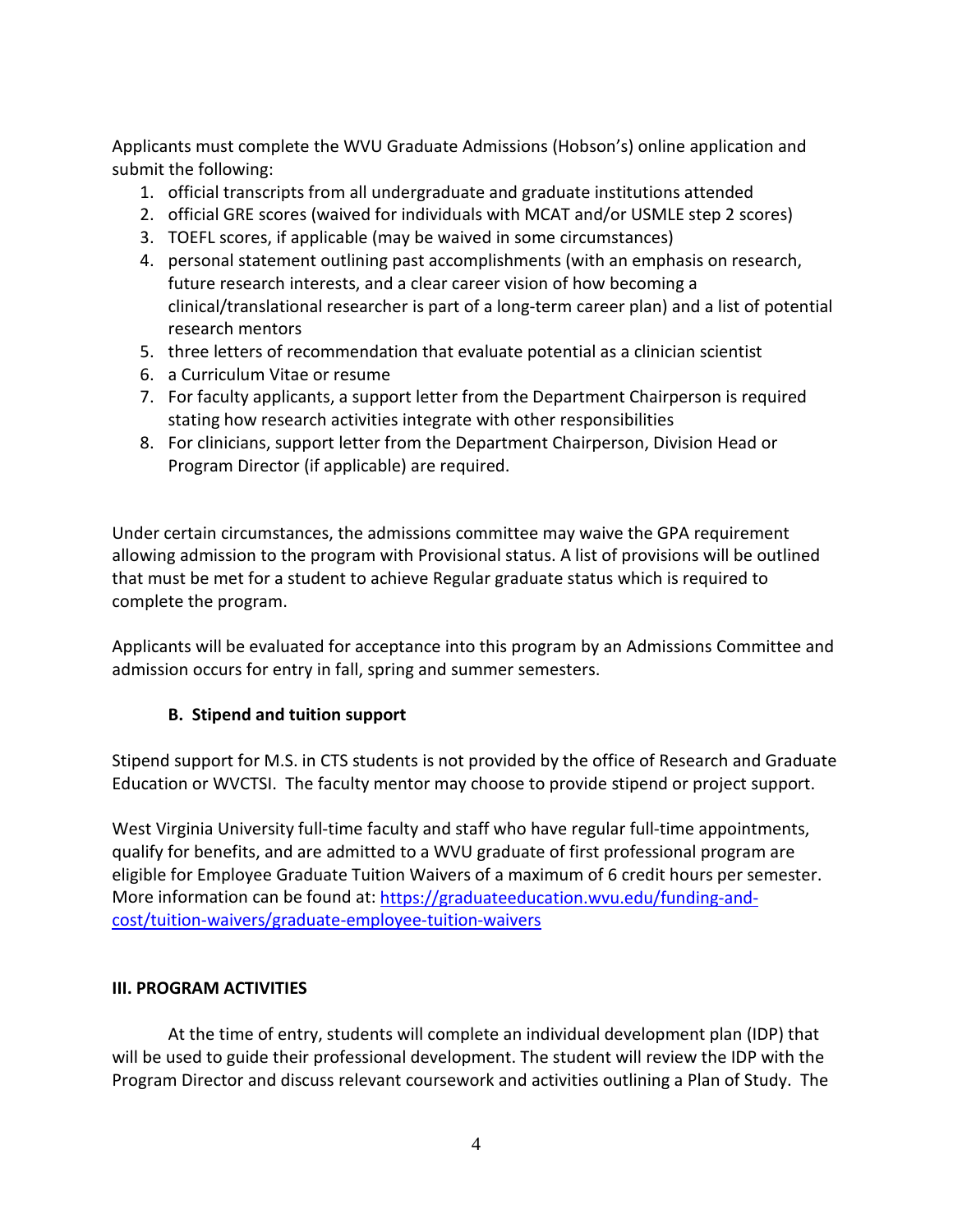IDP is updated and reviewed annually. The degree is designed to be completed in 1 year fulltime or 2 years part-time, but remains flexible.

## **A. Core Coursework:**

Completion of 34 credit hours is required and the typical course schedule is shown below. Students in the 1-year fast track can complete the degree in three semesters (full-time). Students in the 2-year track (clinicians, residents, fellows, and faculty/staff) can complete the degree in six semesters. All students take the same core course courses (18 credit hours). In depth knowledge in a specialized area is achieved by taking two, 3-credit hour electives of the student's and advisor's choice. The student has to complete nine credit hours of research and one hour of grant preparation the semester of graduation.

| 1-Year Fast Track (Full-Time)                |                 |                |  |  |
|----------------------------------------------|-----------------|----------------|--|--|
| <b>Courses</b>                               | Code            | <b>Credits</b> |  |  |
| <b>Fall Semester</b>                         |                 |                |  |  |
| <b>Applied Biostatistics</b>                 | <b>BIOS 601</b> | 3              |  |  |
| <b>Applied Biostatistics Lab</b>             | <b>BIOS 602</b> | $\mathbf{1}$   |  |  |
| SPTP: Clinical Research: Ethics/Reg          | <b>CTS 693B</b> | $\overline{2}$ |  |  |
| <b>Public Health Epidemiology</b>            | <b>EPID 601</b> | 3              |  |  |
| Research Translation for Health <sup>1</sup> | <b>SBHS 711</b> | 3              |  |  |
| Research                                     | <b>CTS 697</b>  | $1 - 4^2$      |  |  |
| <b>Spring Semester</b>                       |                 |                |  |  |
| <b>Principles of Clinical Trials</b>         | <b>EPID 625</b> | 3              |  |  |
| <b>SPTP: Scientific Integrity</b>            | <b>CTS 693C</b> | $\mathbf{1}$   |  |  |
| Program-specific Elective                    | 3               | 3              |  |  |
| Program-specific Elective                    | 3               | 3              |  |  |
| Research                                     | <b>CTS 697</b>  | $1 - 5^2$      |  |  |
| <b>Summer</b>                                |                 |                |  |  |
| <b>SPTP: Communicating Your Science</b>      | <b>CTS 693A</b> | $\overline{2}$ |  |  |
| Research                                     | <b>CTS 697</b>  | $1 - 3^2$      |  |  |
| Independent Study/Grant Proposal Preparation | <b>CTS 695</b>  | 1              |  |  |

<sup>1</sup>Offered every other year, on off years SBHS 615 or HPML 601 can be substituted

 $2$  To be a full time student, total credits for the semester should be at least 9 and for the summer should be at least <sup>3</sup>Elective courses should complement the student's choice of project and area of interest. This selection is made with the advice of the student's advisor.

| 2-Year Track (Part-Time)                 |                 |  |  |  |
|------------------------------------------|-----------------|--|--|--|
| Code<br><b>Credits</b><br><b>Courses</b> |                 |  |  |  |
|                                          |                 |  |  |  |
| <b>Fall Semester</b>                     |                 |  |  |  |
| <b>Applied Biostatistics</b>             | <b>BIOS 601</b> |  |  |  |
| <b>Applied Biostatistics Lab</b>         | <b>BIOS 602</b> |  |  |  |
| SPTP: Clinical Research: Ethics/Reg      | <b>CTS 693B</b> |  |  |  |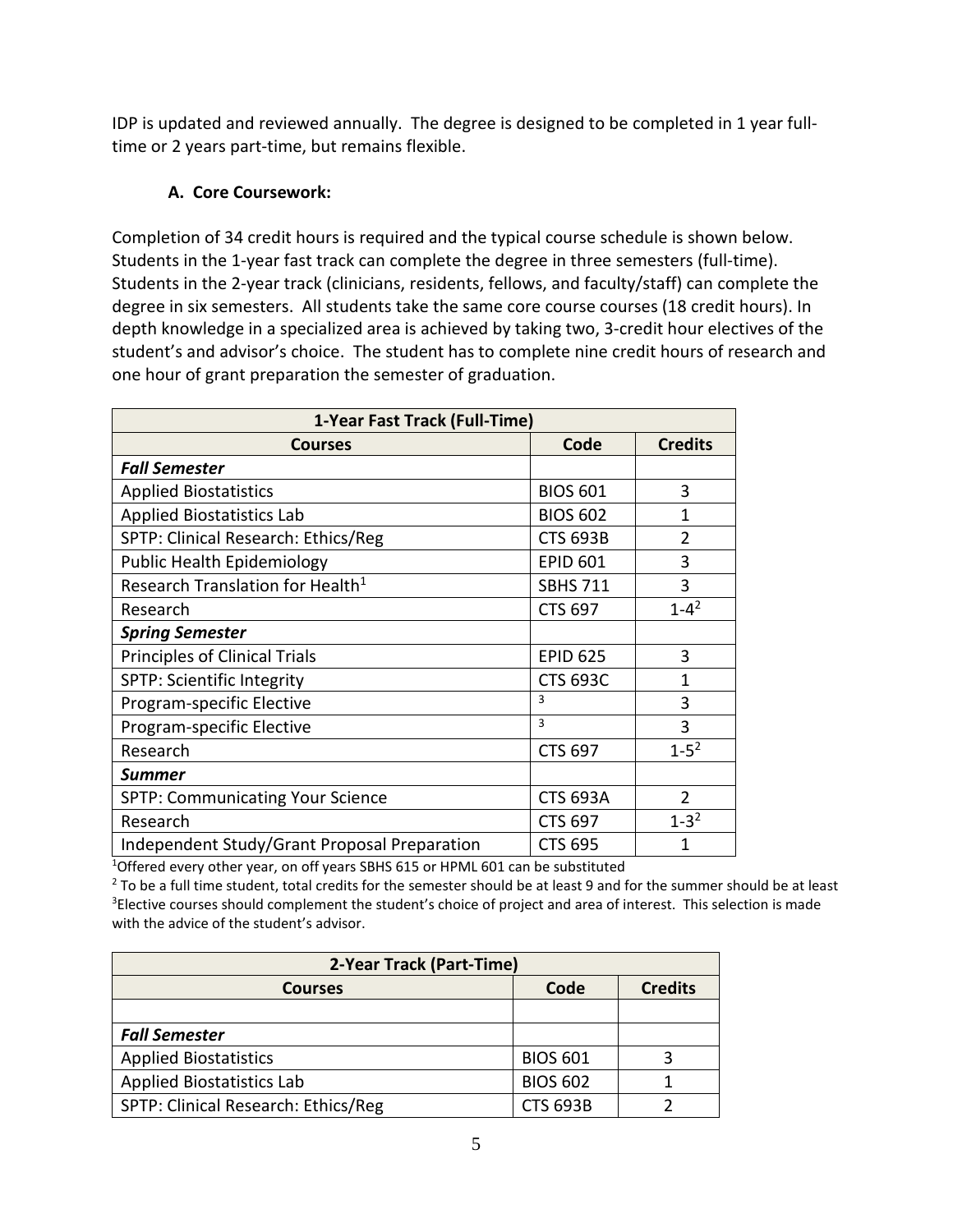| <b>Spring Semester</b>                       |                 |                |
|----------------------------------------------|-----------------|----------------|
| <b>Principles of Clinical Trials</b>         | <b>EPID 625</b> | 3              |
| Program-specific Elective                    | 3               | 3              |
| <b>Summer Semester</b>                       |                 |                |
| <b>SPTP: Communicating Your Science</b>      | <b>CTS 693A</b> | $\overline{2}$ |
| Research                                     | <b>CTS 697</b>  | 4              |
| <b>Second Year</b>                           |                 |                |
| <b>Fall Semester</b>                         |                 |                |
| <b>Public Health Epidemiology</b>            | <b>EPID 601</b> | 3              |
| <b>Research Translation for Health</b>       | <b>SBHS 711</b> | 3              |
| <b>Spring Semester</b>                       |                 |                |
| Program-specific Elective                    | 3               | 3              |
| Research                                     | <b>CTS 697</b>  | $\mathfrak{p}$ |
| <b>SPTP: Scientific Integrity</b>            | <b>CTS 693C</b> | 1              |
| <b>Summer Semester</b>                       |                 |                |
| Research                                     | <b>CTS 697</b>  | 3              |
| Independent Study/Grant Proposal Preparation | <b>CTS 695</b>  | 1              |

## **Table 2. Potential Elective Courses**

## **T1 & T2 Electives**

| <b>Course Titles</b>                                          | Code            | <b>Format</b> | <b>Credits</b> |
|---------------------------------------------------------------|-----------------|---------------|----------------|
| <b>Applied Biostatistics 3</b>                                | <b>BIOS 604</b> | Web or live   | 3              |
| Data Management and Reporting                                 | <b>BIOS 611</b> | live          | 3              |
| <b>Public Health Statistical Inference 1</b>                  | <b>BIOS 612</b> | live          | 3              |
| <b>Principles of Measurement</b>                              | <b>NSG 730</b>  | Web           | 3              |
| <b>Environmental Health</b>                                   | OEHS 601        | live          | 3              |
| Occupational Injury Prevention                                | <b>OEHS 732</b> | live          | 3              |
| Aerosols and Health                                           | OEHS 734        | live          | 3              |
| Molecular Diagnosis in Public Health (bioinformatic emphasis) | <b>OEHS 770</b> | live          | 3              |
| Biopharmaceutics and Pharmacokinetics                         | <b>PHAR 731</b> | live          | 3              |
| Social and Behavioral Theory                                  | <b>SBHS 601</b> | live          | 3              |
| <b>Public Health Research Methods</b>                         | <b>SBHS 610</b> | Web or live   | 3              |
| <b>Applied Biostatistics 2</b>                                | <b>BIOS 603</b> | Web or live   | 3              |
| <b>Applied Linear Models</b>                                  | <b>BIOS 620</b> | live          | 3              |
| Categorical Data                                              | <b>BIOS 621</b> | live          | 3              |
| <b>Statistics in Clinical Trials</b>                          | <b>BIOS 662</b> | live          | 3              |
| <b>Environmental Health</b>                                   | <b>OEHS 601</b> | Web           | 3              |
| <b>Environmental Practice</b>                                 | <b>OEHS 610</b> | live          | 3              |
| <b>Public Health Toxicology</b>                               | <b>OEHS 622</b> | live          | 3              |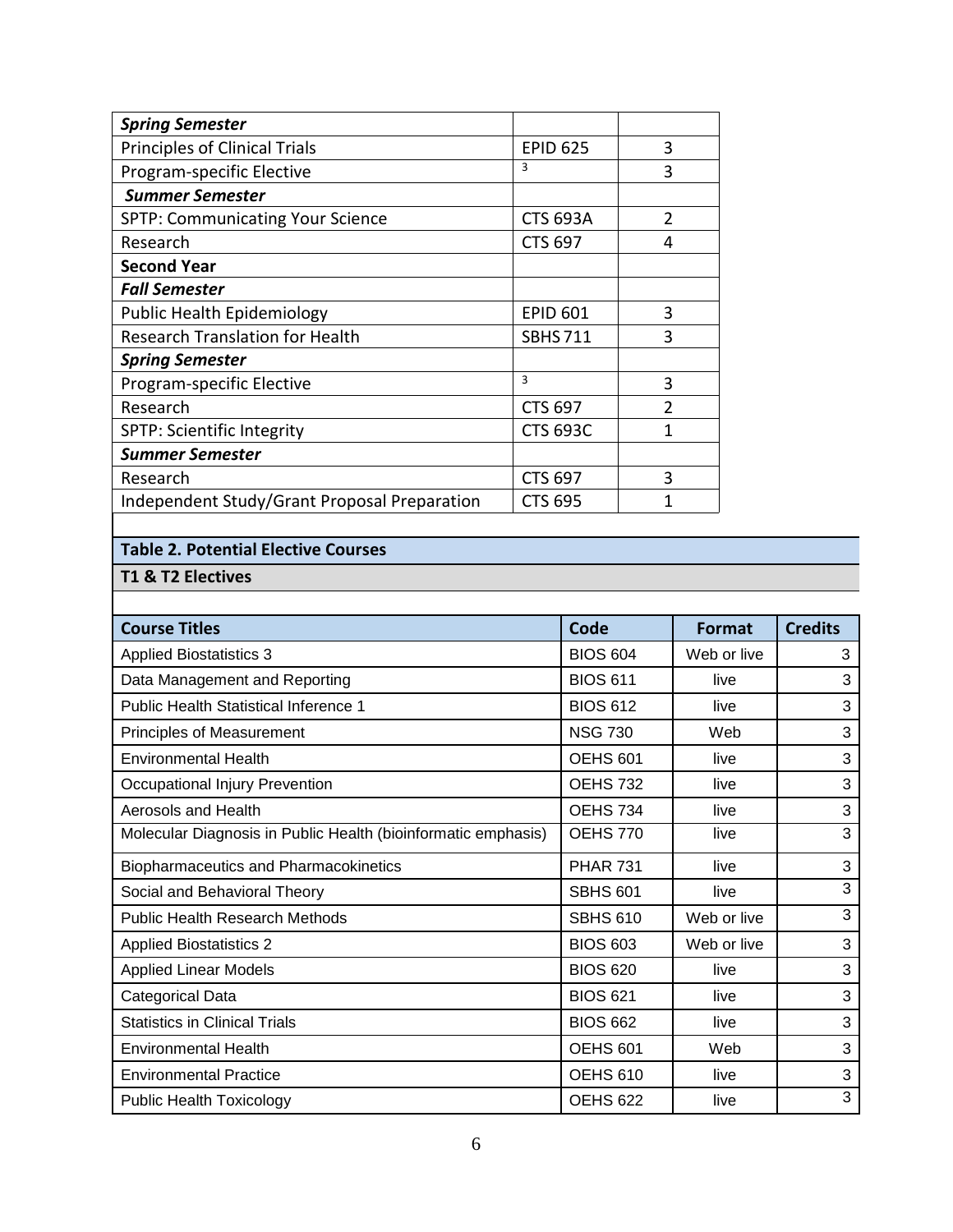| Occupational Health                 | OEHS <sub>691</sub> | live | 3              |
|-------------------------------------|---------------------|------|----------------|
| <b>Public Health Biology</b>        | OEHS 691A           | live | 3              |
| Immunology/Biotechnology            | <b>PHAR 709</b>     | live | 3              |
| Drug Discovery                      | <b>PHAR 779</b>     | live | 3              |
| <b>Medical Toxicology</b>           | <b>PUBH 766</b>     | live | $\overline{2}$ |
| Social and Behavioral Theory        | <b>SBHS 601</b>     | Web  | 3              |
| <b>Survey Research Methods</b>      | <b>SBHS 660</b>     | Web  | 3              |
| <b>Qualitative Research Methods</b> | <b>SBHS 712</b>     | live | 3              |
| Drug Discovery and Development      | <b>PHAR 787</b>     | live |                |
| <b>Biochemical Pharmacology</b>     | <b>PHAR 814</b>     | live | 4              |
|                                     |                     |      |                |

| <b>T3 &amp; T4 Electives</b>                          |                 |        |                |  |
|-------------------------------------------------------|-----------------|--------|----------------|--|
| <b>Course Titles</b>                                  | Code            | Format | <b>Credits</b> |  |
| Advanced --- Principles Epidemiology                  | <b>EPID 710</b> | live   | 3              |  |
| Health Economics - Population Health                  | <b>HPML 610</b> | live   | 3              |  |
| Pharmacoepidemiology                                  | <b>PHAR 785</b> | live   | 3              |  |
| Public Health Program Evaluation                      | <b>SBHS 613</b> | live   | 3              |  |
| <b>Community-Based Participatory Research Methods</b> | <b>SBHS 614</b> | Web    | 3              |  |
| <b>Intervention Design</b>                            | <b>SBHS 615</b> | live   | 3              |  |
| <b>Culture and Health</b>                             | <b>NSG 522</b>  | Web    | 3              |  |
| <b>Statistics in Clinical Trials</b>                  | <b>BIOS 662</b> | live   | 3              |  |
| Advanced Epidemiologic Theory                         | <b>EPID 711</b> | live   | 3              |  |
| <b>Clinical Research Meth/Pract</b>                   | <b>PUBH 662</b> | live   | 3              |  |
| <b>Community Assessment</b>                           | <b>SBHS 611</b> | live   | 3              |  |
| Advanced Evaluation of Public Health                  | <b>SBHS 710</b> | live   | 3              |  |
| <b>Translational Cardiovascular Science</b>           | <b>BMS 793</b>  | live   | 3              |  |
| <b>Prevention Intervention</b>                        | <b>PUBH 621</b> | live   | 3              |  |
| Quantitative Methods Epidemiology                     | <b>EPID 712</b> | live   | 3              |  |

## **Policy and Leadership Electives**

| <b>Course Titles</b>                             | Code            | <b>Format</b> | <b>Credits</b> |
|--------------------------------------------------|-----------------|---------------|----------------|
| Policy Analysis - Population Health              | HPML 670        | live          |                |
| Foundations of Health/Policy                     | HPML 601        | Web or live   |                |
| Analytic Methods-- Health Policy/Mgt./Leadership | <b>HPML 622</b> | live          |                |
| Policy Tools for Population Health               | <b>HPML 624</b> | live          |                |
| Public Health Leadership and Management 1        | <b>HPML 620</b> | live          | ◠              |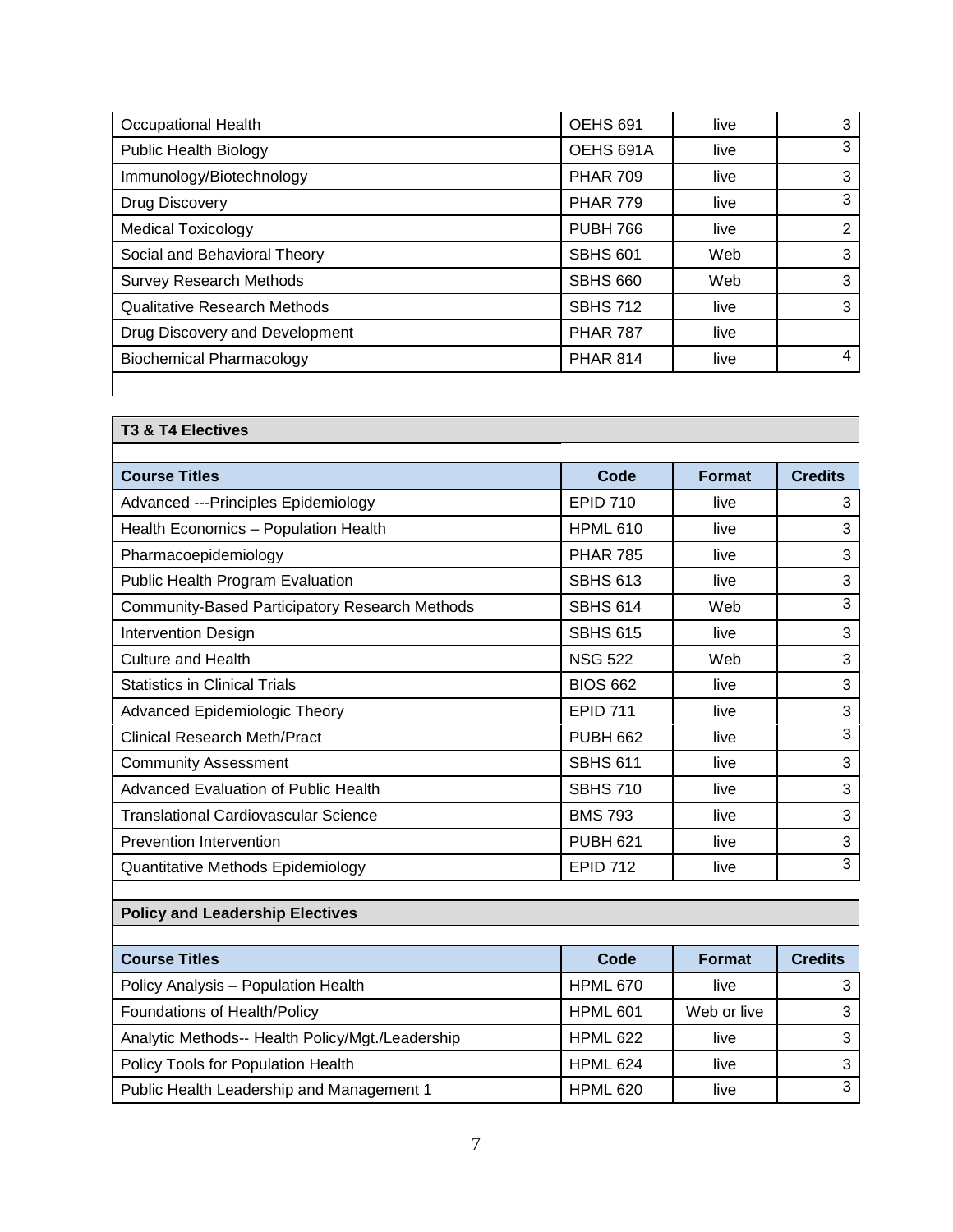| <b>Education Electives</b>          |                 |               |                |
|-------------------------------------|-----------------|---------------|----------------|
| <b>Course Titles</b>                | Code            | <b>Format</b> | <b>Credits</b> |
| Measurement/Assessment              | EDP 610         |               |                |
| Measurement/Evaluation              | EDP 611         |               |                |
| Introduction to Research            | EDP 612         | Web           | 3              |
| <b>Statistical Methods 1</b>        | EDP 613         | Web or Live   | 3              |
| <b>Statistical Methods 2</b>        | EDP 614         |               |                |
| Program Evaluation                  | <b>EDP 617</b>  |               |                |
| Mixing Research Methodologies       | <b>EDP 618</b>  | Web           | 3              |
| <b>Survey Research Methods</b>      | EDP 619         |               |                |
| Multi-Level Modeling                | <b>EDP 693A</b> |               |                |
| Qualitative Data Analysis           | <b>EDP 693A</b> |               |                |
| <b>Structural Equation Modeling</b> | <b>EDP 693B</b> |               |                |
| Quantitative Research Design        | <b>EDP 693C</b> |               |                |
| Data Visualization                  | <b>EDP 693C</b> |               |                |
| Social Network Analysis             | <b>EDP 693E</b> | live          |                |

#### **B. Research Credits:**

 $\mathbf{I}$ 

The Masters in Clinical and Translational Science requires the student to plan and conduct research relating to clinical and/or translational medicine or science. This research will be reported in a written grant proposal that will be orally defended before three graduate faculty committee members. Note that the number of credits (9 credit hours) does not necessarily reflect the amount of time to be spent conducting research or writing the proposal. The degree is conferred based on completion of the project and not time in the degree program.

*1-Year (Full-time) Research Plan:* By the end of the first semester, the students will select and meet with their graduate advisory committee (see section IV) to describe the proposed topic for their research. In preparation for this, the student will prepare a document outlining the specific aims of the grant proposal and research.

*2-Year (Part-time) Research Plan:* By the end of the second semester, first year, the students will select and meet with their graduate advisory committee (see section IV) to describe the proposed topic for their research. In preparation for this, the student will prepare a document outlining the specific aims of the grant proposal and research.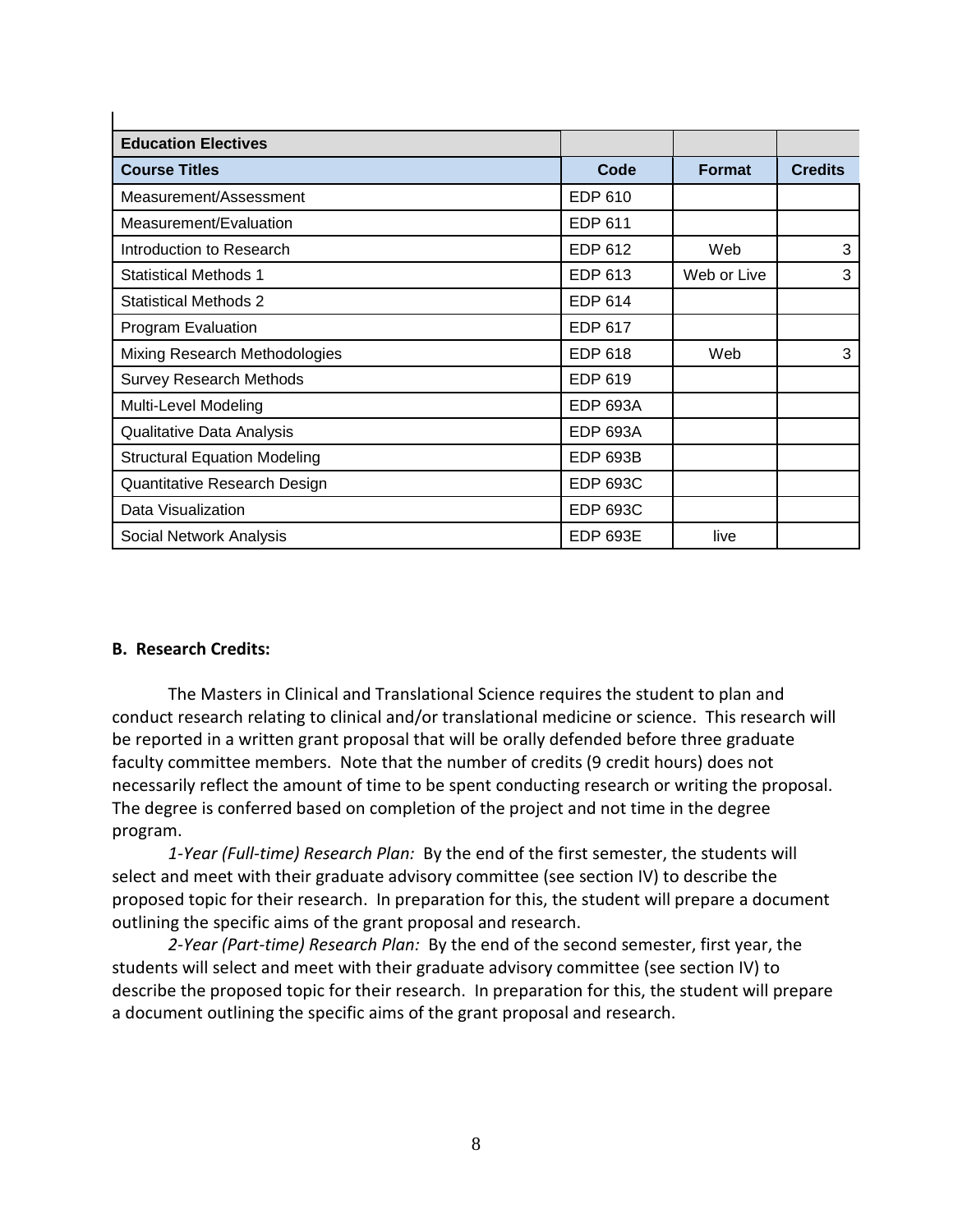#### **C. Grant Proposal**

At least 4 weeks prior to graduation, the student should have prepared their grant proposal and slides for their oral defense. It is the student's responsibility to schedule the oral defense with their graduate advisory committee. The presentation should discuss their proposed grant proposal in detail, but also provide a review of all the projects that the student was a part of during their program and their future career directions. As a guide, the presentation should be no longer than 45 minutes.

#### **Format of Proposal**

Individuals are encouraged to write their proposal in response to an actual request for applications from a funding agency that can in-turn be submitted. For those who do not identify a specific funding mechanism or who are not eligible as a Principle Investigator, the format below can be followed:

*Note: These instructions mirror the guidance provided by NIH for submission of an R03 or R21 grant, which is recommended for the majority of capstone projects. For the grant proposal and oral defense, we emphasize the 'Research Strategy' guidance from NIH.*

The format for the written grant project proposal must include the following:

#### **Title of project**

**Specific Aims** – 1 page or less; describe in brief the hypothesis or question to be addressed. This section operationalizes the goals into action statements whereby discovery is expected relevant to the gap in knowledge.

#### **Research Strategy**

- 1. Background information Provide sufficient information for the committee (grant reviewers) to understand the rationale for the hypothesis or question and any other background information that would be needed to understand the approach. This section briefly reviews the relevant literature (this is not a comprehensive literature review as might be expected in a dissertation or thesis but is more relevant to a grant format); summarizes the current body of knowledge and indicates important gaps
- 2. Significance –This section introduces the problem; sets the context of its importance in human health; and briefly explores possible solutions. This section should address knowledge gaps identified in the background section.
- 3. Hypothesis What is the research question you hope to answer; the goals of the project that are linked to finding a solution to the gap in knowledge in the field
- 4. Study Design/Approach This section defines the specific study design that will be employed to reach the specific aims (e.g. randomized control trial, cohort study, no inferiority, intention-to-treat). This section describes the experiments and/or study design that you will perform in order to answer the question or test the hypothesis addressed in the specific aims. Sufficient detail should be provided to convince the committee that you know what you plan to do and how to do it. With each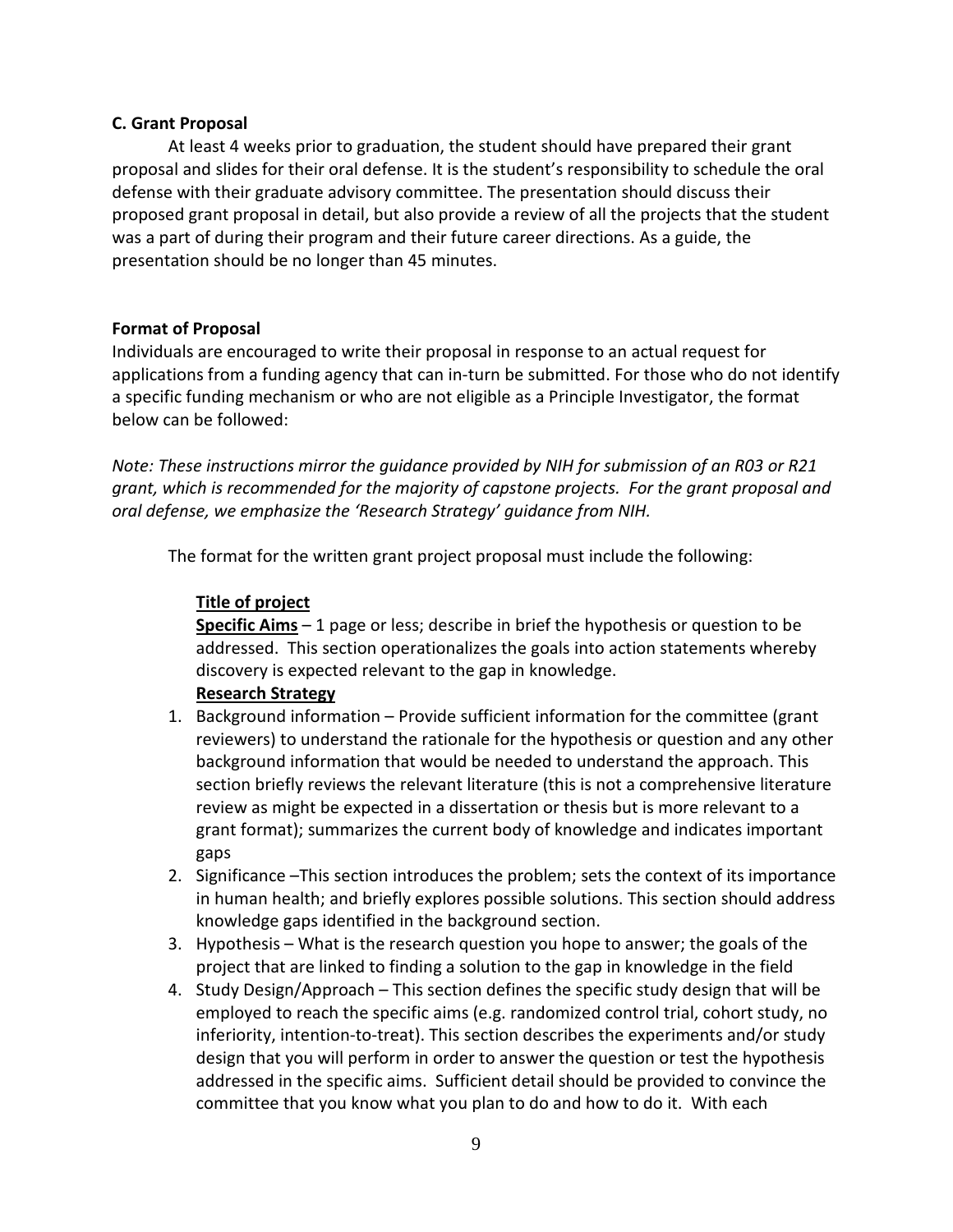approach, include the rationale for using it, the expected results and any anticipated problems.

- 5. Innovation How is this project innovative in the field? Are the study methods innovative, is the research question innovative, in other words- what would spark an interest in a funding agency?
- 6. Environment This section describes the availability of requisite physical environment, laboratory equipment, technical staff, and internal commitment to the investigator and project. Included here are a description of the research team collaborators and availability of access to offsite locations.

## **Appendix**

- 1. References
- 2. Biosketch in NIH format.
- 3. Clinical Trials Considerations [https://grants.nih.gov/policy/clinical-trials/CT](https://grants.nih.gov/policy/clinical-trials/CT-decision-tree.pdf)[decision-tree.pdf](https://grants.nih.gov/policy/clinical-trials/CT-decision-tree.pdf) :
	- a. Study population this section describes the population selected for study and includes inclusion/exclusion criteria; special considerations for vulnerable populations, availability of study subject with anticipated recruitment period
	- b. Power and Sample Size This section provides the statistical evidence of how large a sample is needed given the treatment effect size and type I and type II error parameters
	- c. Data Collection and Variable Specification This section describes the variables to be collected, scale factor, laboratory procedures, operational definitions, and steps to assure data quality
	- d. Statistical Analysis and Interpretation This section describes the statistical test to be used (which links back to the power and sample size section)
	- e. Data Safety and Monitoring This section covers any information relevant to adverse events, serious adverse events, interim analysis, stop rules for efficacy or harm

The grant proposal should be single-spaced, using Arial font, size 11 or 12 and the margins must be greater than  $\frac{1}{2}$  inch. The overall length should not exceed 6 pages excluding appendix.

For the oral defense of the grant proposal, the following is required:

- **1. Specific Aims:** Set the stage for your defense by describing briefly background and problems addressed, describe your hypothesis, and outline your objectives for the project.
- 2. **Significance**: Explain the importance of the problem or critical barrier to progress in the field that the proposed project addresses. Explain how the proposed project will improve scientific knowledge, technical capability, and/or clinical practice in one or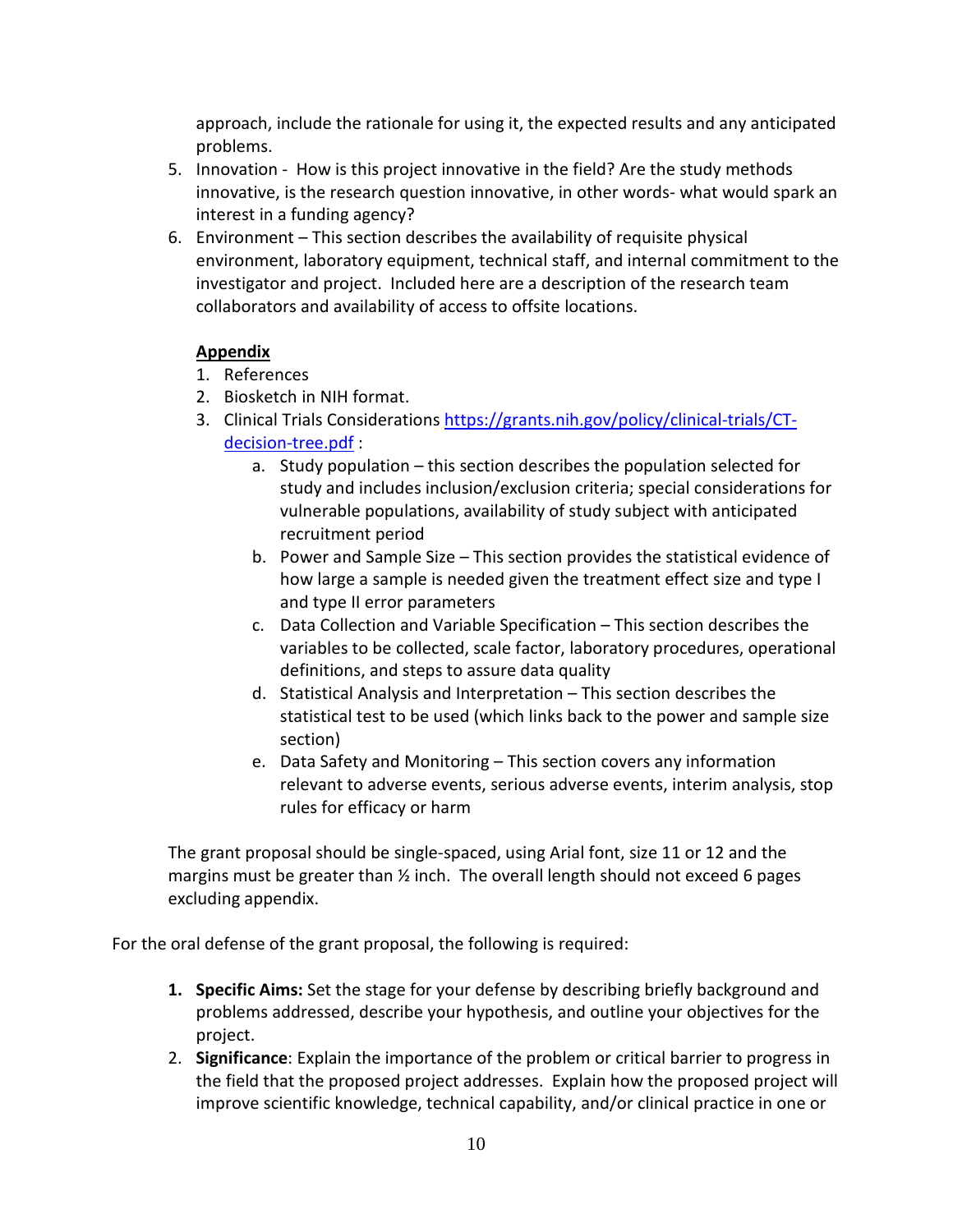more broad fields. Describe how the concepts, methods, technologies, treatments, services, or preventative interventions that drive this field will be changed if the proposed aims are achieved.

- 3. **Innovation**: Explain how the application challenges and seeks to shift current research or clinical practice paradigms. Describe any novel theoretical concepts, approaches or methodologies, instrumentation or interventions to be developed or used, and any advantage over existing methodologies, instrumentation, or interventions. Explain any refinements, improvements, or new applications of theoretical concepts, approaches or methodologies, instrumentation, or interventions.
- 4. **Approach**: Describe the overall strategy, methodology, and analyses to be used to accomplish the specific aims of the project. Include how the data will be collected, analyzed, and interpreted. Discuss potential problems, alternative strategies, and benchmarks for success anticipated to achieve the aims. If the project is in the early stages of development, describe any strategy to establish feasibility, and address the management of any high risk aspect of the proposed work.
- 5. **Research Experience and post program goals**: Discuss how your research experiences throughout your MS program have influenced your project, and what, if anything you hope to continue after graduation.

The proposal should be given to the members of your committee **two weeks prior to the defense meeting** unless other arrangements are made. At the defense meeting you should provide a talk with slides in which you describe the project including the background information that drove your hypothesis (see oral defense requirements above).

#### **D. Seminars**

Seminars are the easiest way to stay abreast of the latest research. In this M.S. program they will also provide an opportunity to build critical thinking skills. Students will attend the West Virginia Clinical and Translational (WVCTSI) Seminar Series each semester and any seminars that are associated with their area of research. It is requested that all clinical and translational science students become members of the WVCTSI at<http://wvctsi.org/>

## **E. Training in ethics:**

All students will be required to complete the online course in scientific ethics developed by CITI and available on the website for the WVU Office of Research Integrity & Compliance. Students will enroll in the tailored ethics course combining Scientific Integrity and Ethical & Regulatory Aspects of Clinical Research. Ethics training continues through routine interaction with the faculty advisor.

#### **IV. Advisory committee**

#### **A. Selection of the committee**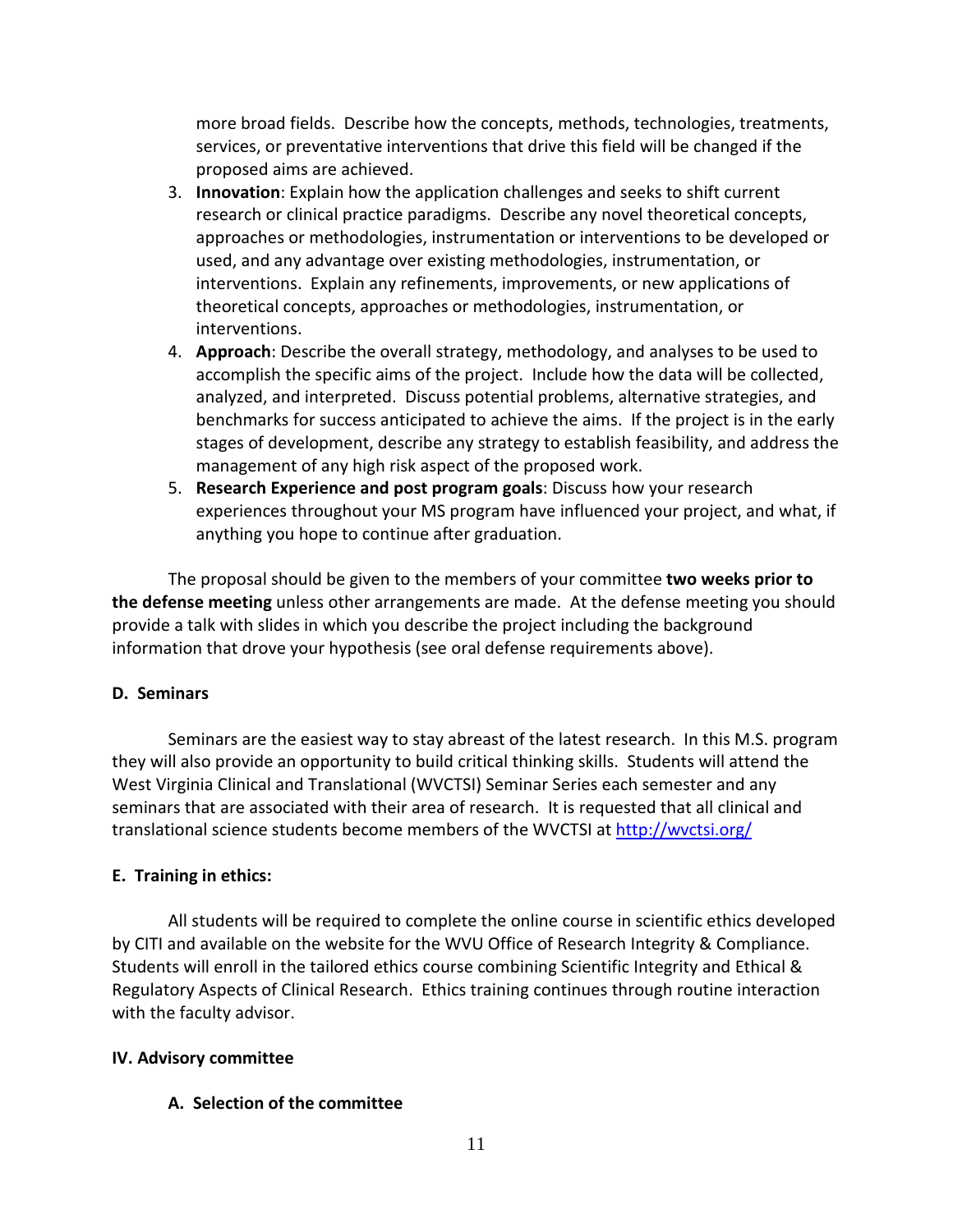The advisory committee has no fewer than 3 members; the majority of which have full graduate faculty status. It is recommended that one member reflect a discipline distinct from the research to ensure that the student can present their work to a broader audience. The chair of the committee is the research advisor unless they do not have full graduate faculty status; in this case, the advisor and student can ask another committee member to serve in this role. Note that there are forms both for establishing the membership of the committee and for making changes to the committee membership located on the Office of Research and Graduate Education web page. The committee should be approved in the first semester or prior to the first meeting of the committee.

## **B. Schedule for Committee Meetings**

The suggested schedule and activity for committee meeting is as follows:

1. Late Fall (full-time students) or Late Spring (part-time students) of first year – approval of the plan of study, review goals for MS and basic plans for research or project

2. Students will meet with their committee at least once more after the initial meeting to discuss the research and the grant proposal/oral defense (the number of meeting will be based on the suggestion of the committee chair or advisor)

3. Summer semester of year 1 (full-time students) or Summer semester of year 2 (parttime students) – the students meet with their graduate advisory committee to defend their research that is the basis of their grant proposal with written proposal and oral defense.

4. Students who are not ready to defend at the end of year 1 (full-time) or year 2 (parttime) should have committee meeting in both the fall and spring of the next year to provide updates on their progress.

Each committee meeting should be documented by the evaluation form found under forms at the Research and Graduate Education website. A minimum of two meetings is required for graduation.

## **V. ACADEMIC AND PROFESSIONAL STANDARDS**

## **A. Communication**

Please be advised, all pertinent information from the University is delivered to your WVU Mix Gmail account. It is imperative that you access this email often to obtain important information, such as course information and billing inquires. It is possible to forward these emails to another address, such as an HSC account.

<https://wvu.teamdynamix.com/TDClient/KB/ArticleDet?ID=6835>

It is your responsibility to communicate with course instructors as early as possible if you are having difficulty or are unsure of how to access course information.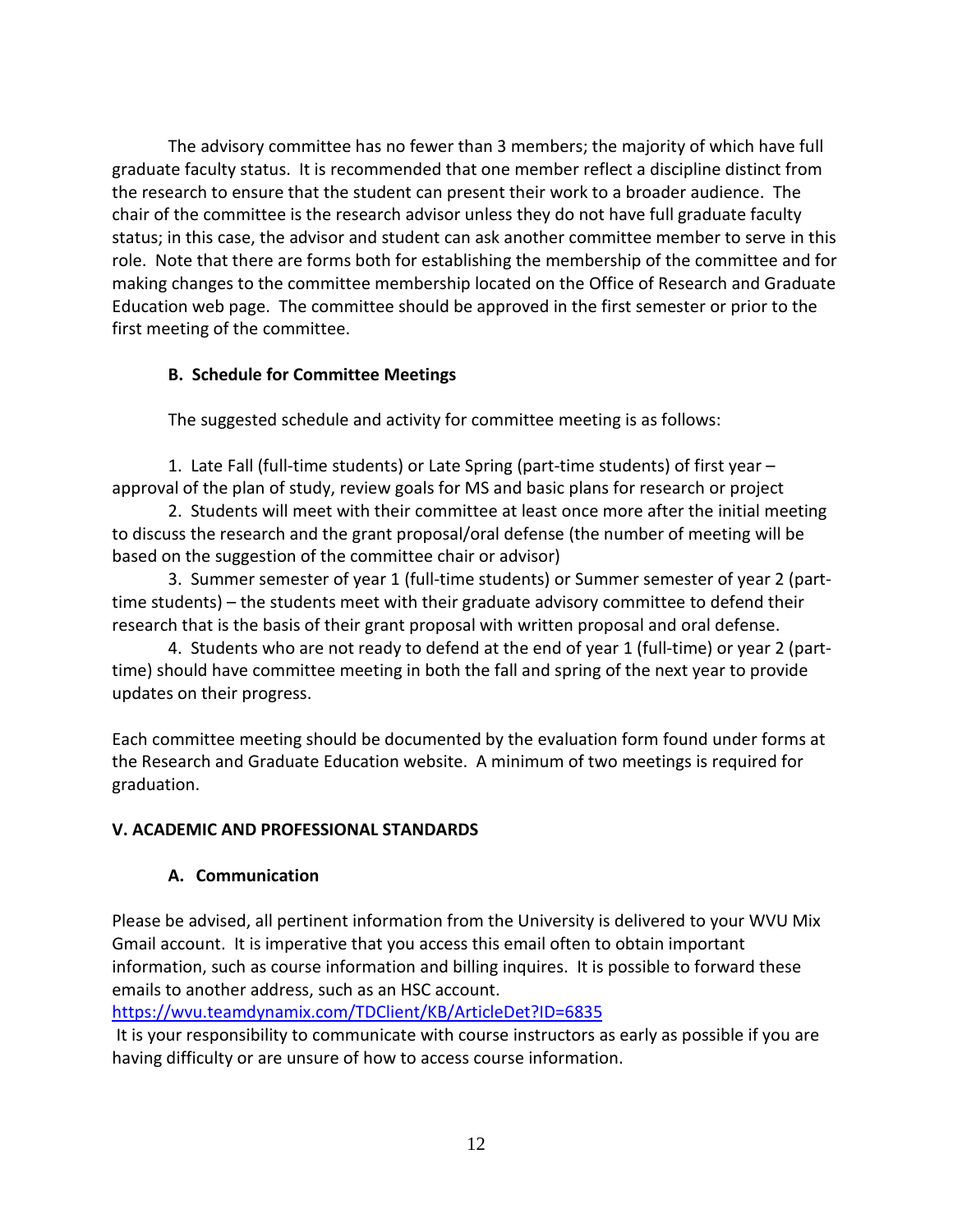## **B. Web-Based Course Platforms**

**SOLE:** All information for courses offered through the Health Science Center can be accessed on SOLE, WVU's Health Science Center's portal for online education and information. <https://sole.hsc.wvu.edu/login?ReturnUrl=%2f>

**eCampus:** All information for courses offered through WVU Schools or Colleges outside of the Health Science Center can be accessed on eCampus, WVU's official learning management system

**\***Some of your elective courses may be from outside of the Health Science Center

## **C. Grades**

It is expected that students will perform satisfactorily on all required courses. To remain in good standing in the program a student is required to maintain the following standards:

- a. An overall grade point average of 3.0 in graduate level coursework.
- b. Removal of any incomplete grades within one semester or summer session of their award.
- c. CTS 697 Research is graded S/U. The student should discuss the requirements for an S with their research advisor. An S does not mean the absence of concerns. Written comments originating from either research advisor accompanying the grade will be part of the student's file and will considered part of the annual evaluation of the student's overall performance. A U in CTS 697 will result in the student being placed on probation. A second U will result in dismissal from the program.
- d. Satisfactory reports of meetings with the Student's advisory committee.

Failure to comply with these standards will result in the student being placed on academic probation and may result in dismissal from the graduate program.

## **D. Student Code of Academic and Professional Integrity**

Graduate students in the MS in Clinical and Translational Science are expected to adhere to the following standards of behavior throughout their tenure in graduate school. This code governs student behavior in classrooms, research endeavors, academic and professional gatherings and travel, and in their daily conduct outside of the University. In addition to the code outlined below, all students will uphold the WVU Student Conduct and Discipline Policy. This code can be found at: <http://studentconduct.wvu.edu/policies-and-procedures>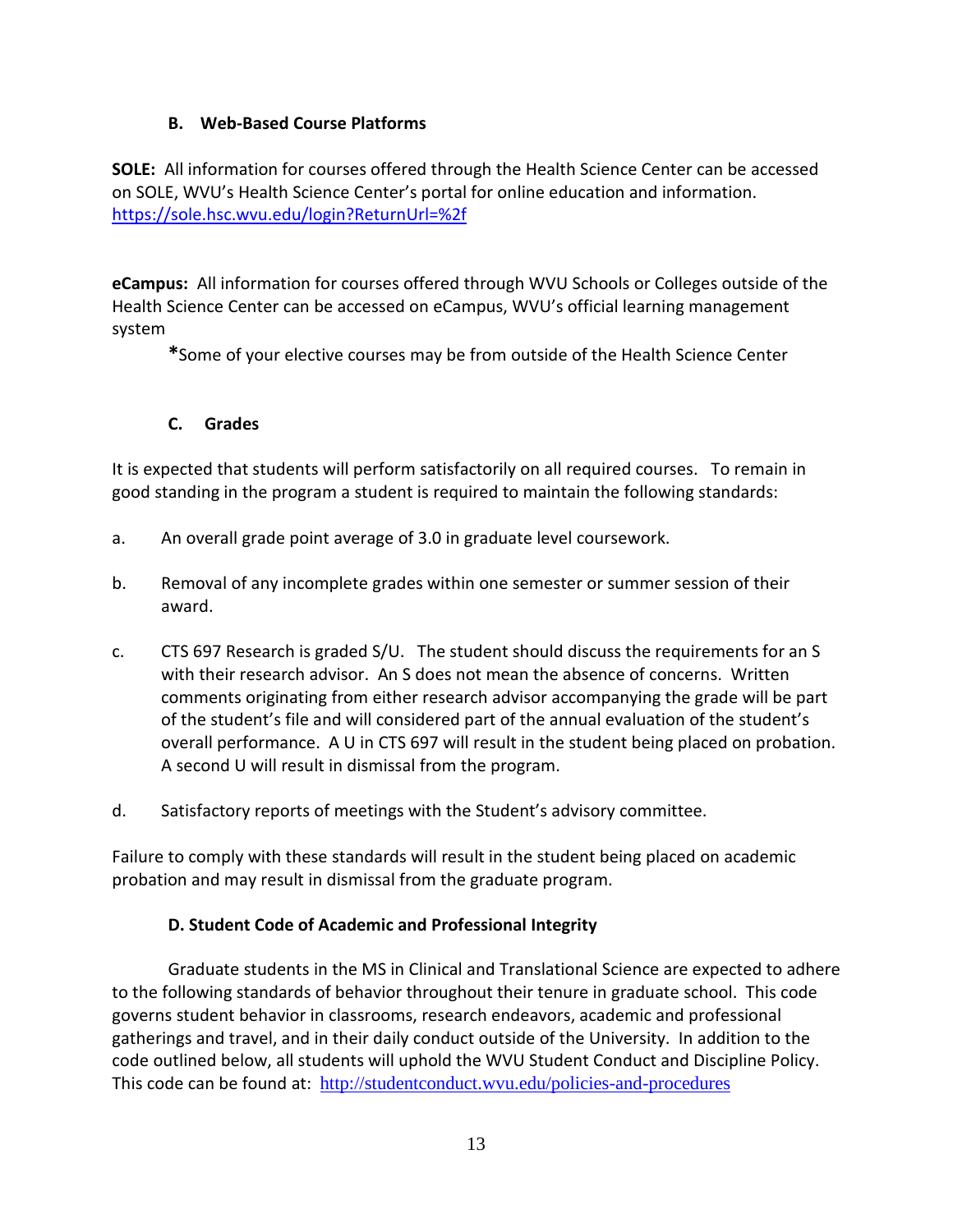## 1. Academic Integrity

## Students will:

- not plagiarize the work of others either by directly copying that work or by summarizing the thoughts of others as their own;
- not cheat on any examinations, on academic assignments and activities, and will not provide unauthorized help to others during an examination or graded academic assignment;
- not alter examination scores, answer sheets, other graded materials, or their academic record;
- adhere to the University policies on academic integrity [\(http://catalog.wvu.edu/graduate/enrollmentandregistration/#academicdishonestytext\)](http://catalog.wvu.edu/graduate/enrollmentandregistration/#academicdishonestytext)

## 2. Scientific Integrity

## Students will:

- have actually carried out experiments as reported;
- represent their best understanding of their work in their descriptions and analyses of it;
- accurately describe methods used in experiments;
- not report the work of others as if it were their own;
- in their publications adequately summarize previous relevant work;
- when acting as reviewers will treat submitted manuscripts and grant applications confidentially and avoid inappropriate use; and
- disclose financial and other interests that might present a conflict-of-interest in their various activities such as reporting research results, serving as reviewers, and mentoring students;
- adhere to the University Research Integrity Procedures that can be viewed at: <http://www.law.wvu.edu/student-life/code-of-professional-responsibility>

## 3. Scientific citizenship

Students will:

- strive to provide timely, efficient and high-quality work;
- function as an effective and respectful team member in the performance of collaborative research;
- strive to always acknowledge the contributions of their co-workers;
- strive to keep all work areas clean, organized, and conducive to high-quality research;
- respect shared work areas and reagents and insure that steps are taken to replenish reagents when they are in low supply;
- refrain from activities that might be disruptive to the work of others, including playing music, conversation, telephone calls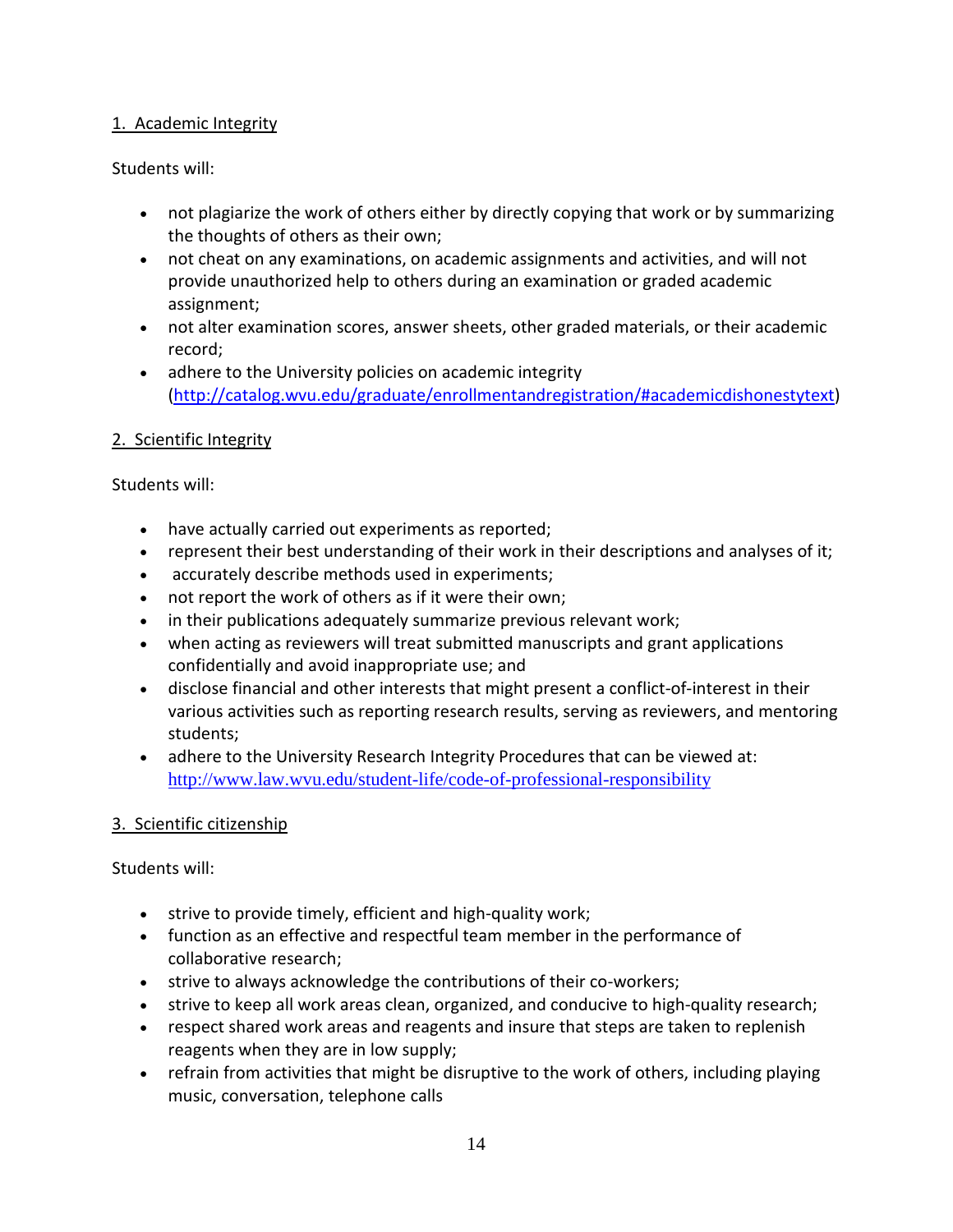- be attentive in presentations by their colleagues and provide constructive criticism as appropriate;
- seek and accept criticism without reprisal or defensiveness;
- strive to address and remedy situations as they arise and to follow through on all promises and commitments to co-workers;
- wear appropriate clothing in the laboratory and other research settings that is consistent with federal, state, and University regulations;
- speak-up and report any practice, condition, or situation, that may cause harm or that is against federal, state, and University regulations;
- when traveling as a representative of the University and laboratory, the student will behave in a professional manner, uphold the rules of the laboratory with respect to the sharing of data, report expenses in a truthful manner, and refrain from frivolous use of travel funds for meals or modes of transportation that are unnecessary.

## 4. Professional interactions

Students will:

- strive to increase their knowledge and expertise in order to maintain qualifications consistent with the highest standards available in their discipline;
- accept and adapt to the continual change inherent in the creation and delivery of knowledge;
- be appropriate in dress, language and demeanor at all time and avoid language and dress that is offensive to others;
- respect and protect all students', staff, faculty, study participants', and patient's rights to privacy and confidentiality;
- minimize personal text messaging, e-mailing, telephone calls, and social media while at work;
- respond to all communications in a timely manner;
- listen carefully and to be thoughtful and respectful in all forms of communication and during the attendance of seminars;
- provide training and experience to advance the scientific skills and knowledge of ethical research practices for any trainee under their supervision;
- treat all individuals in a caring, respectful, professional, and empathetic manner.

## **E. Evaluation of Student's Progress**

Student progress is reviewed twice per year by the Graduate Programs Committee on Academic and Professional Standards (GP-CAPS). This committee considers all the information listed above under academics and professionalism.

## C.1. GP-CAPS Membership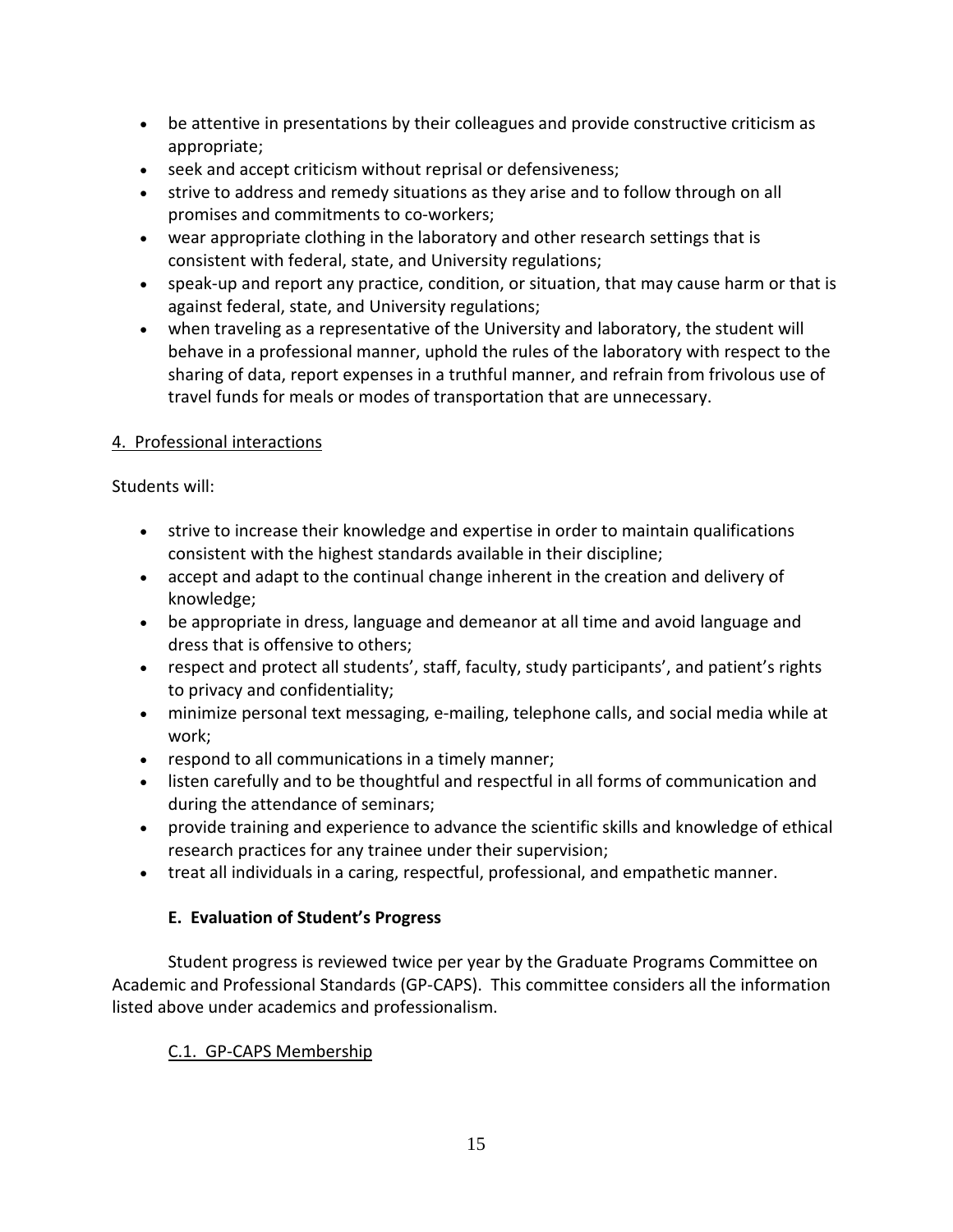This committee has representatives from all 7 Biomedical PhD programs and the Clinical and Translational Science graduate programs.

## C.2. Student Review and Appeals Policy

Students have the right to due process in all decisions regarding their grades, evaluations, and status in graduate school. Appeals of decisions regarding the above must follow a standard set of procedures. The procedure for student review is found on the Research and Graduate education website (http://www.hsc.wvu.edu/resoff/graduateeducation/policies-and-forms/). The appeals process can be found in the Graduate Catalog [\(http://catalog.wvu.edu/graduate/enrollmentandregistration/#appealstext.](http://catalog.wvu.edu/graduate/enrollmentandregistration/#appealstext) You should familiarize yourself with this policy before you need to use it.

#### **VI. Vacations, Sick Leave, and Work Schedules**

While in graduate work, the student no longer adheres to the vacation schedule of the undergraduate University calendar. If the student is sick, they should inform each faculty member in charge of activities from which they will be absent. Please note any policies regarding absenteeism in the syllabi of courses. This can be by phone or email and should be done prior to the time of the class or meeting. Do not assume that informing your advisor or a single course director of your absence will result in that absence being communicated to all other faculty.

As part of the student's professional training, they are advised to adopt habits that promote health, such as proper nutrition, hygiene, regular exercise, and sufficient sleep. The Health Science Center has a policy for maternity/paternity leave for graduate students, in general this is 6 weeks maternity leave and 2 weeks paternity leave. Many women and men find that they can return to some activity prior to this time. Students who need an extended absence (greater than 1 week) from the program due to illness or personal issues may need to request a formal leave of absence from the program. The Health Science Center Guidelines need to be followed to apply for this.

## **VII. COMPLETION OF THE DEGREE**

## **A. Defense of the grant proposal**

Demonstration of mastery of their area of emphasis and ability to defend their research with a written grant proposal to be orally defended before 3 graduate faculty committee members is the culmination of the degree. (Please see section III.B. for details on the written grant proposal and oral defense).

## **B. Timetable for completion (from the University Catalog)**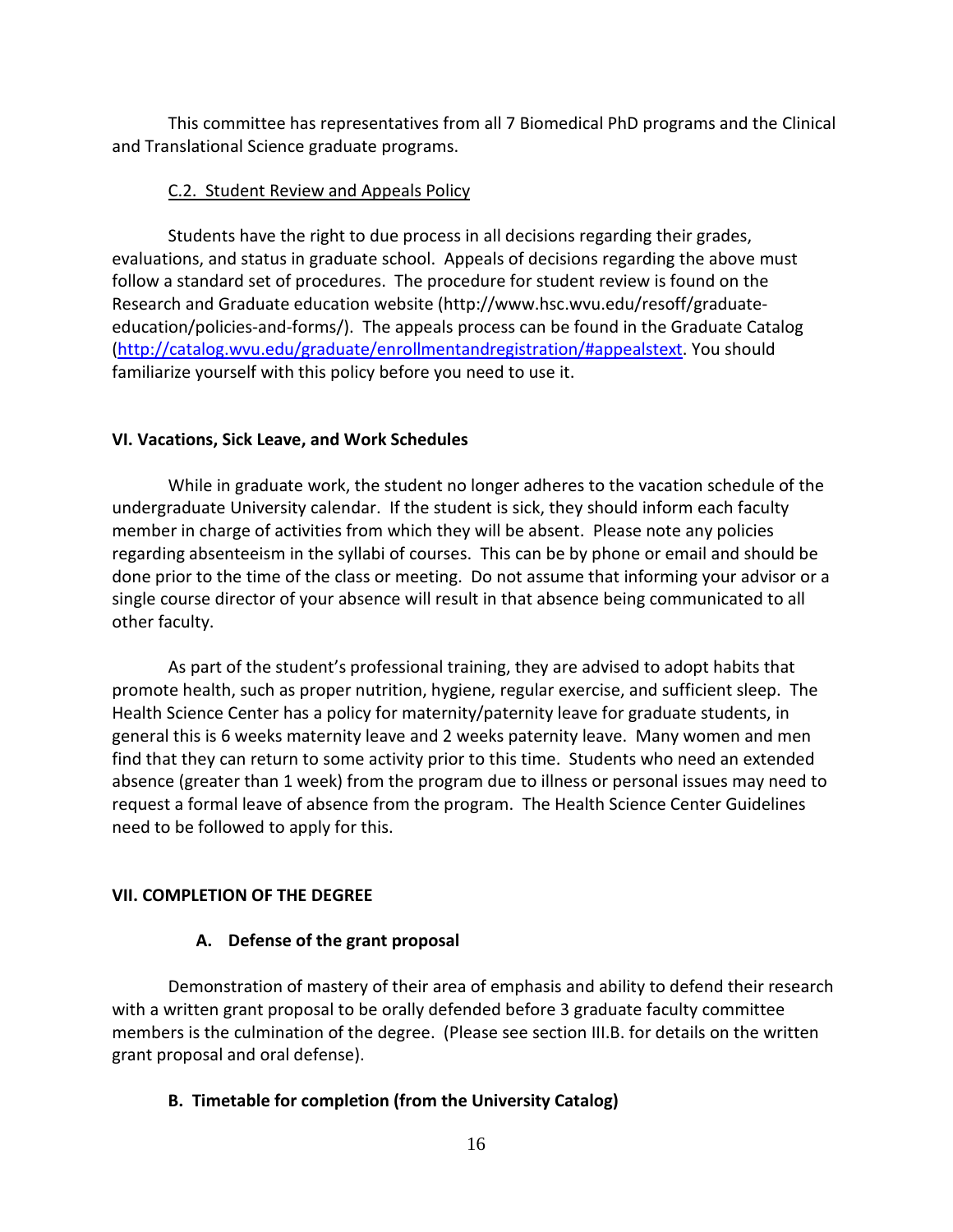Master's degree students are permitted to continue in a program for a maximum of eight years under their original application. Students who have been inactive for two or more years, or who do not enroll for one year after initial admission, are required to apply for, and be accepted for readmission. The application fee is assessed for reapplication. Graduate work planned with the student's advisory committee (e.g., plan of study) must be satisfactorily completed within a period of eight years immediately preceding the conferring of the degree. A course taken more than eight years previously must be revalidated if it is to be used towards meeting degree requirements. Revalidation can be accomplished by submitting the following information for approval to the Office of Graduate Education and Life:

- A letter from the course instructor listing the criteria used to revalidate the course material
- A copy of the student's performance on the student's revalidation examination
- A letter from the college/school graduate coordinator and/or dean supporting the revalidation

## **Useful Resources:**

WVU HSC SOLE <https://sole.hsc.wvu.edu/login?ReturnUrl=%2f>

WVU eCAMPUS <https://ecampus.wvu.edu/webapps/login/>

WVU HSC Office of Research and Graduate Education <https://www.hsc.wvu.edu/resoff/>

WVU Graduate Education and Life <https://graduateeducation.wvu.edu/>

West Virginia Clinical and Translational Science Institute <http://wvctsi.org/>